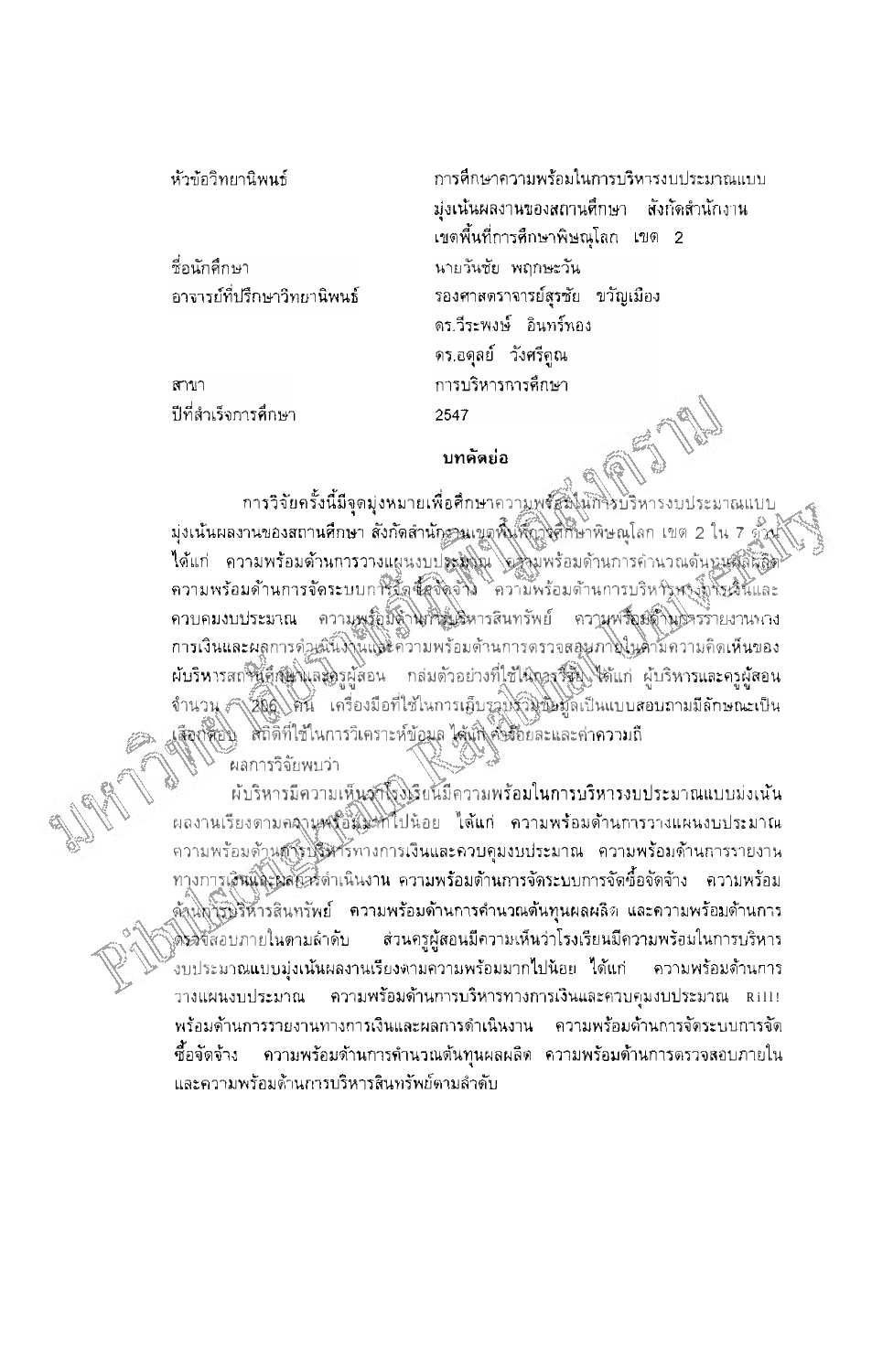STUDY READINESS IN BUDGET ADMINISTRATION FOCUS IN SCHOOL TASKS UNDER THE OFFICE OF EDUCATION OFFlCE ZONE 2 PHITSANULOK **Author** Mr. Wanchai Phrueksawan Associate Professor Surachai Kwuanmuang Advisors Dr.Weerapong lnthong **ASIETS TAN** Dr. **Adul** Wangsrikoon Educational Administration 2004

The purpose of this research was to study readiness of budget administration. The readiness were divided into 7 categories pudget planning, Investment calculating, systematic spending, money controlling, estate administrating, money reporting and internal auditing, under the opinions of school administrators and teachers. The sampling groups were 206 administrators and teachers. The  $\mu$ strument for collocating data was a multiple choice questionnaire. The data was analyzed by percents and trequencies.

**ABSTRACT** 

The results found that

Field Year

**The administrators had readiness in budget administration** classified from high to low level as follow; budget planning readiness, budget controlling readiness, money reporting readiness, systematic money spending, estate administrating, investment calculating, internal auditing respectively. The group of teachers had their opinions classified from high to low levels as follow : budget planning readiness, budget controlling, financial reporting, systematic spending, investment calculating, auditing respectively and the estate administration respectively.